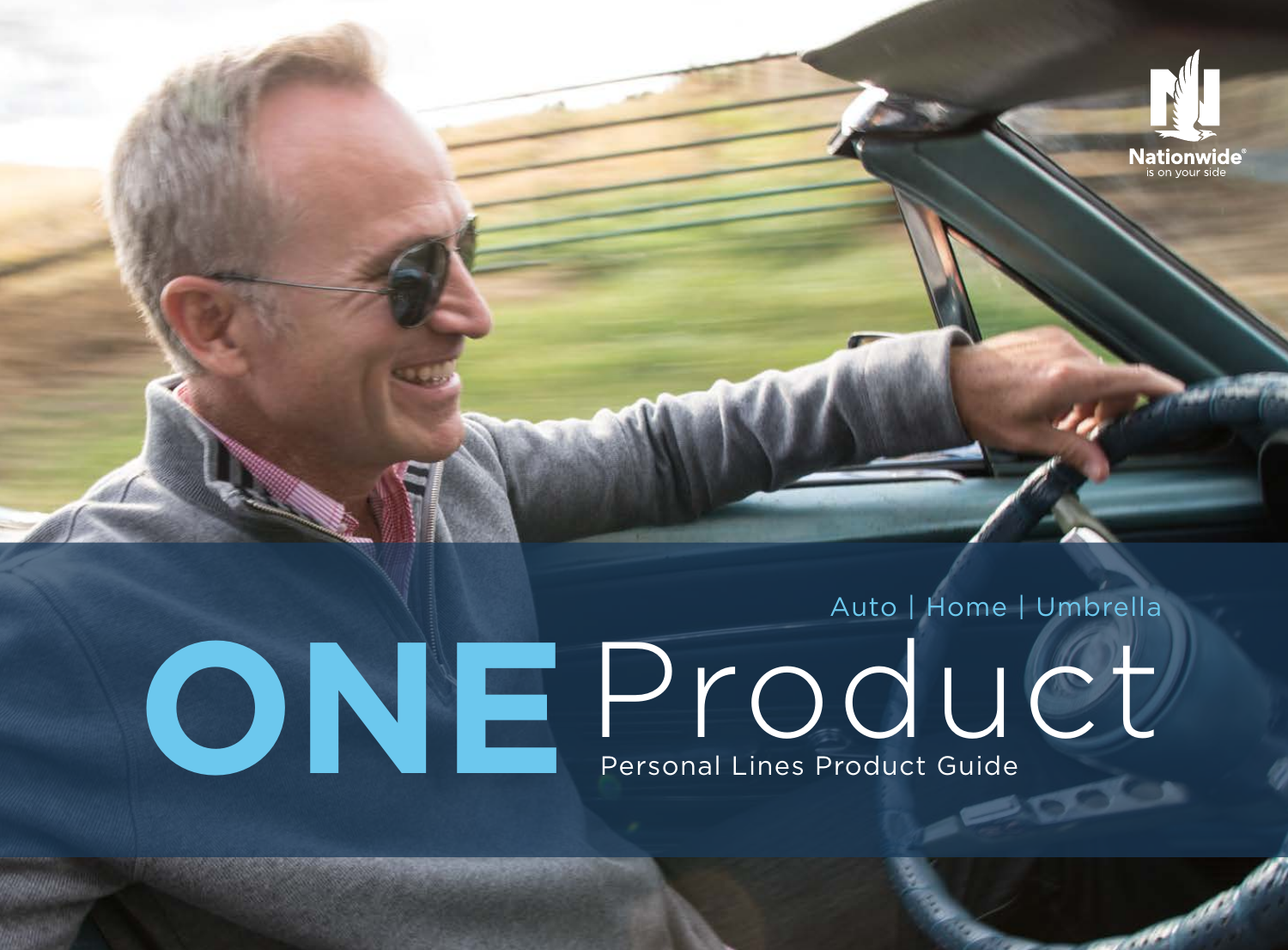**PARTICIPATION** DISCOUNT

 $\underset{\text{BISCOUNT}}{\text{10\%}} \qquad \underset{\text{BIRCHARGES FOR} \atop \text{PARTICIPATION}}{\text{NLO}} \qquad \underset{\text{FREFICIPATION} \atop \text{10\%}}{\text{ITS}}$ SURCHARGES FOR NO PARTICIPATION



# SmartRide®

 $40\%$ OFF PREMIUM

### TOP FOUR REASONS TO OFFER SMARTRIDE

• Members participating with smartphone app can activate the app immediately after enrolling, and the discount follows the driver even if a new car is added to the policy.

• SmartRide can increase bind rates and improve retention.



What gets measured?





### Great reasons to participate in SmartRide:





- 
-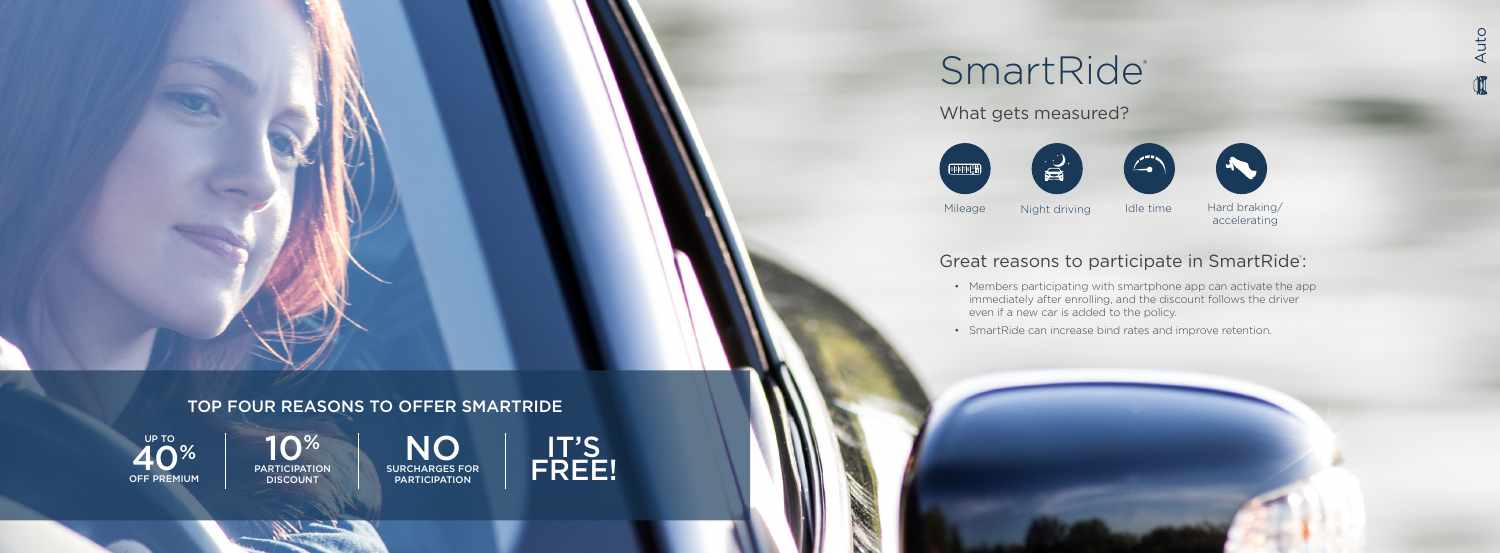# Auto Best Value

# On Your Side Rewards

We believe dependable insurance shouldn't break the bank, so we have options to suit members' unique situations and preferences. Here's a list of ways members can save to reach the best possible value for auto coverage.



**Forgive Package**

**Good** a **Package**

**Deduct Reward** 

**Roadsi Assista** 

Sometimes drivers really do seem to come out of nowhere in parking lots. Fortunately, with our On Your Side Rewards a dent in a bumper doesn't have to be a ding on a policy. On Your Side Rewards are special benefits that may be purchased separately or as a package.



SmartRide® New Vehicle **Discount** 

Auto Financial **Discount** 

| eness<br>e                            | <b>Accident Forgiveness</b><br><b>Minor Violation Forgiveness</b>          |  |                                                                              |  |  |  |
|---------------------------------------|----------------------------------------------------------------------------|--|------------------------------------------------------------------------------|--|--|--|
| s New<br>e                            | $\blacktriangleright$ New Car Replacement<br><b>Loan Lease Gap</b>         |  |                                                                              |  |  |  |
| <b>ible Savings</b><br><b>Package</b> | $\checkmark$ Vanishing Deductible<br><b>√</b> Total Loss Deductible Waiver |  |                                                                              |  |  |  |
| de<br>nce                             | Lockout<br><b>Fuel delivery</b><br><b>Flat tires</b><br><b>Towing</b>      |  | $\checkmark$ Trip routing<br>$\sqrt{\phantom{a}}$ Winching and<br>extracting |  |  |  |

Home and Auto

Easy Pay

Intra-agency Transfer Discount (Remarketing)

Accident Free Multivehicle

3+ Years with Prior Carrier

Paperless Policy

**Discount** 

Advance Quote (8 days in advance)



Winback Customer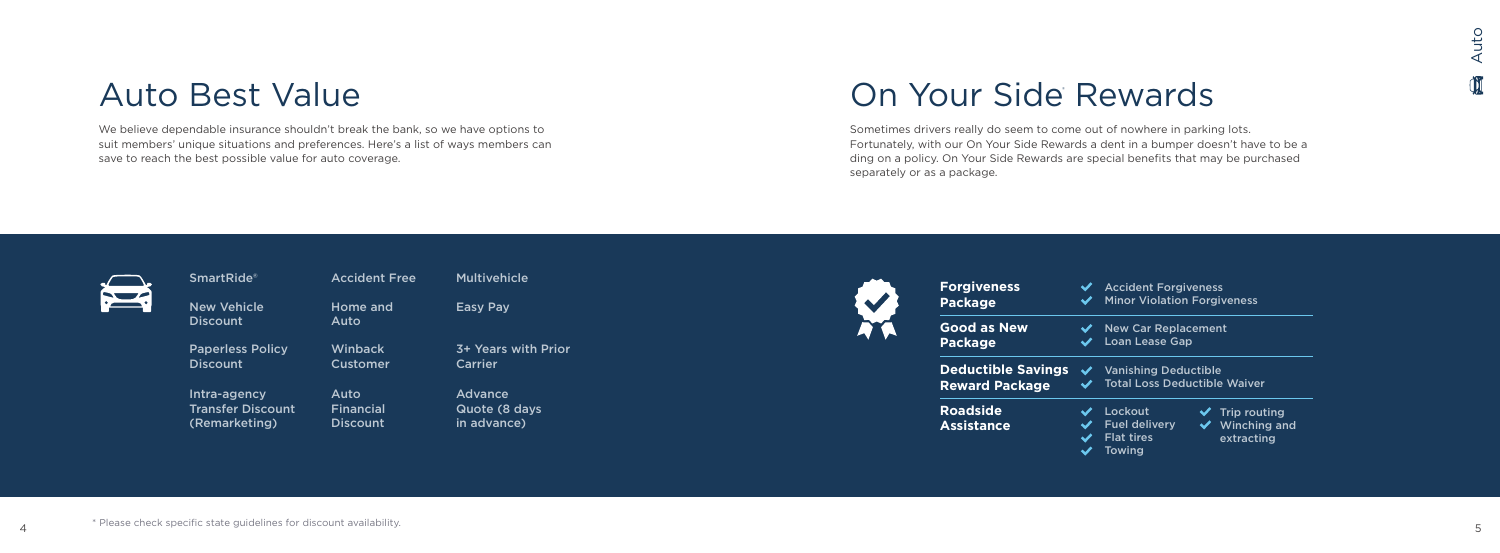# Other Auto Coverages

Giving members options to suit their particular situations can help strengthen the relationship we share. Depending on their needs, you can offer the following auto policy features to help round out their coverage.



# Auto Loyalty Rewards

We believe loyalty deserves to be recognized, and valuable features can be added to policies for members who stay with us. Loyalty Rewards are automatically included in the closed companies, provided at no additional cost.



Car Key Replacement

\$400

Pet Injury Collision Coverage



Fender-bender Forgiveness



Special Physical Damage Coverage



Rental Reimbursement



**Custom Equipment** (up to \$3,000)

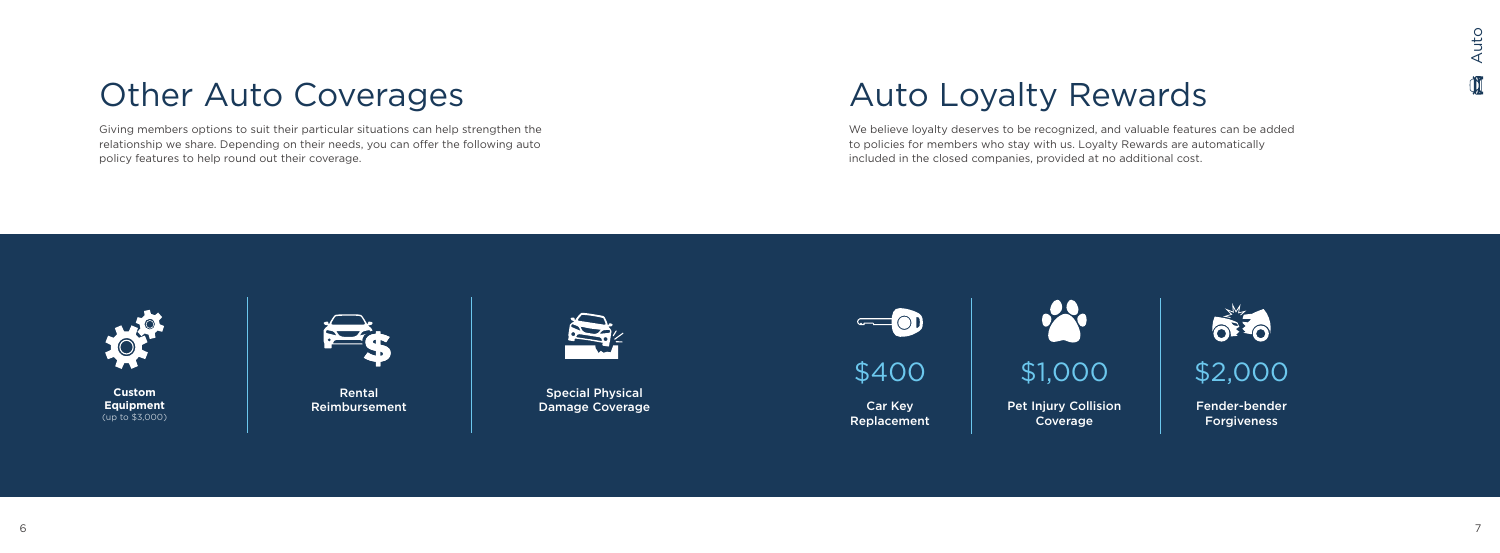# Home and Car Special **Deductibles**

This feature waives or reimburses the lowest deductible when a covered auto and property loss is the result of a single occurrence. It's available at no cost for all new business and existing renewal standard auto and property policies.



- Financially Responsible
- Multipolicy
- Claims Free
- Intra-agency Transfer
- Year of Construction
- Home Renovation
- Home Purchase **Discount**

Get reimbursed for the lowest deductible when a covered auto and property loss is the result of a single occurrence; only the highest deductible will be applied.

Property 忂

# Home Best Value

We give members a variety of ways to save on their property insurance. Here's a list of some characteristics we consider to reach the best possible value for homeowners coverage:



**Policyholder**

## **Characteristics**

**Property** 

**Characteristics**

- Multiline
- Number of Occupants
- Merit Rating
- Tenure
- Gated Community
- Protective Devices
- Roof Type
- Fortified Home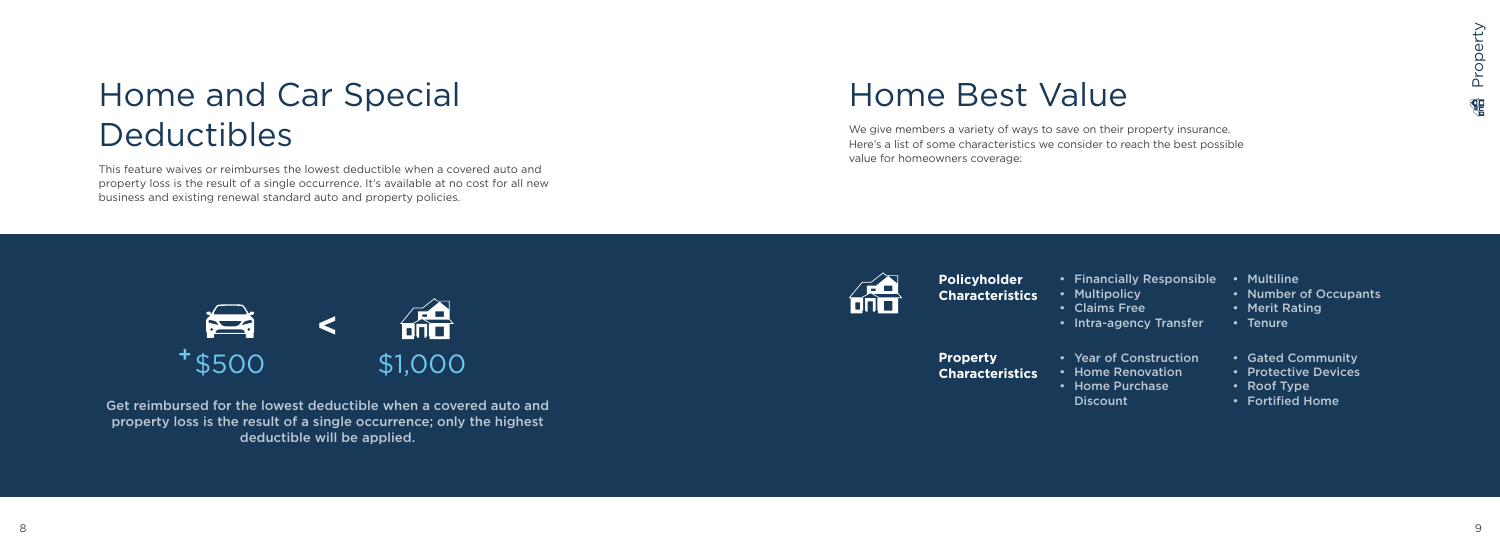# Equipment Breakdown

Replacing major home appliances can be expensive. We can help ease that burden. Equipment Breakdown is a new standalone optional feature that provides coverage to repair or replace appliances in the home due to an electrical, mechanical or pressure systems breakdown.

# Other Optional Property<br>
Coverage Features<br>
Equipment Breakdown<br>
Equipment Breakdown<br>
Experience<br>
Experience<br>
Experience<br>
Experience<br>
Experience<br>
Experience<br>
Experience<br>
Experience<br>
Experience<br>
Experience<br>
Experience<br>
Expe Other Optional Property Coverage Features

For example, we cover the cost to replace an air conditioner compressor that was blown out during a heat wave or an appliance damaged during an electrical storm.

Giving members options to suit their particular situations can help strengthen the relationship we share. Depending on their needs, you can offer the following property policy features to help round out their coverage:

### **\* Better Roof Replacement**

Helps rebuild the home's roof with stronger, safer roofing materials after a covered loss.

### **Guaranteed Replacement Cost**

Pays an additional home coverage amount if additional money is needed to rebuild the structure. Helps pay to repair or replace covered belongings, regardless of age or condition.

### **Sewer Backup**

Can broaden coverage for loss due to water backup through sewers and drains.

### **Identity Theft Coverage**

Up to \$25,000 reimbursement, with no deductible, for expenses related to identity theft activities such as:

- Loss of income (maximum \$250 a day, total of \$5,000)
- Loan reapplication fees
- Attorney fees

### **\*\* Brand New Belongings**

(Personal Property Replacement Cost)

\* Not available in all states \*\* Brand New Belongings is an optional feature. Exclusions and limits apply. Damaged items may be repaired in some cases. Details vary by state and policy language.

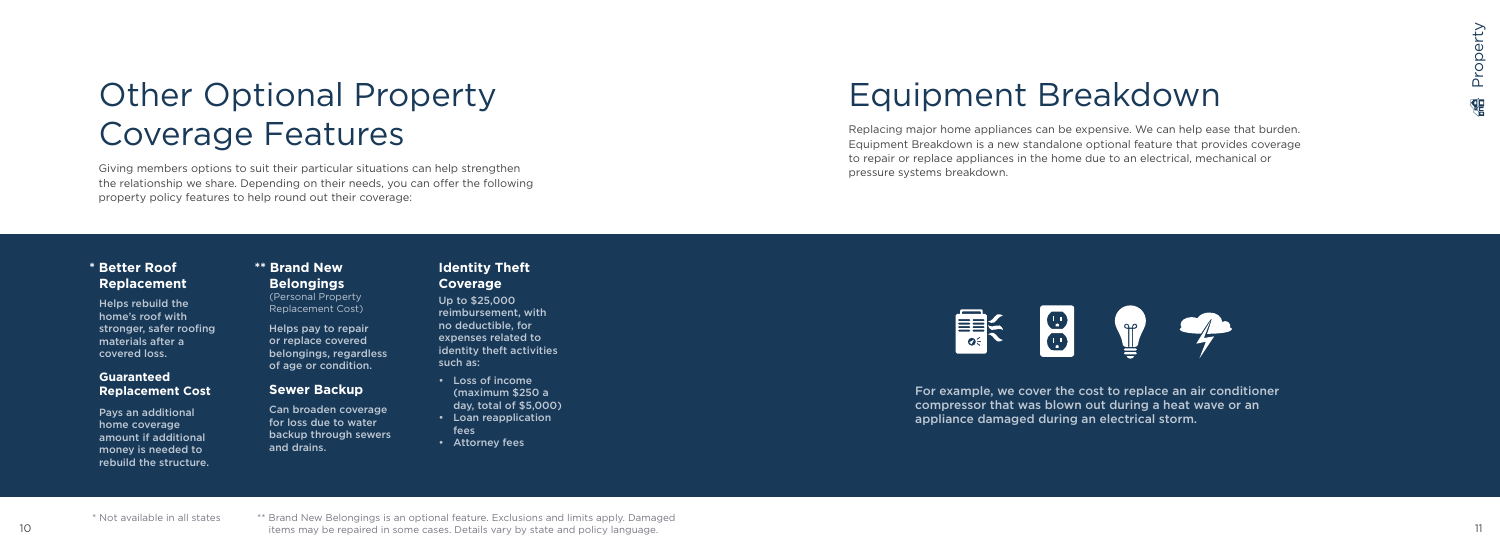# All Risk Coverage

Nationwide makes it easy to protect against a world full of risks, even when they're not specifically listed in a policy. Normally, a bucket of paint spilled all over flooring would be a big out-of-pocket expense because it's not a named peril, but our optional All Risk endorsement can cover situations such as that by upgrading property contents coverage on an "Open Peril" or HO5 All-Risk basis.



Loss of Use Civil Authority Deductible **Waiver** 

# Home Loyalty Rewards

Whether paying for a locksmith or helping recover from a fire, we're there when members need us. We believe loyalty deserves to be recognized, and valuable features can be added to policies for members who stay with us. Loyalty Rewards are automatically included in the closed companies, provided at no additional cost.

> Emergency Lockout Coverage





### Mortgage Protection

(up to \$300 and 36 months on increased interest costs)

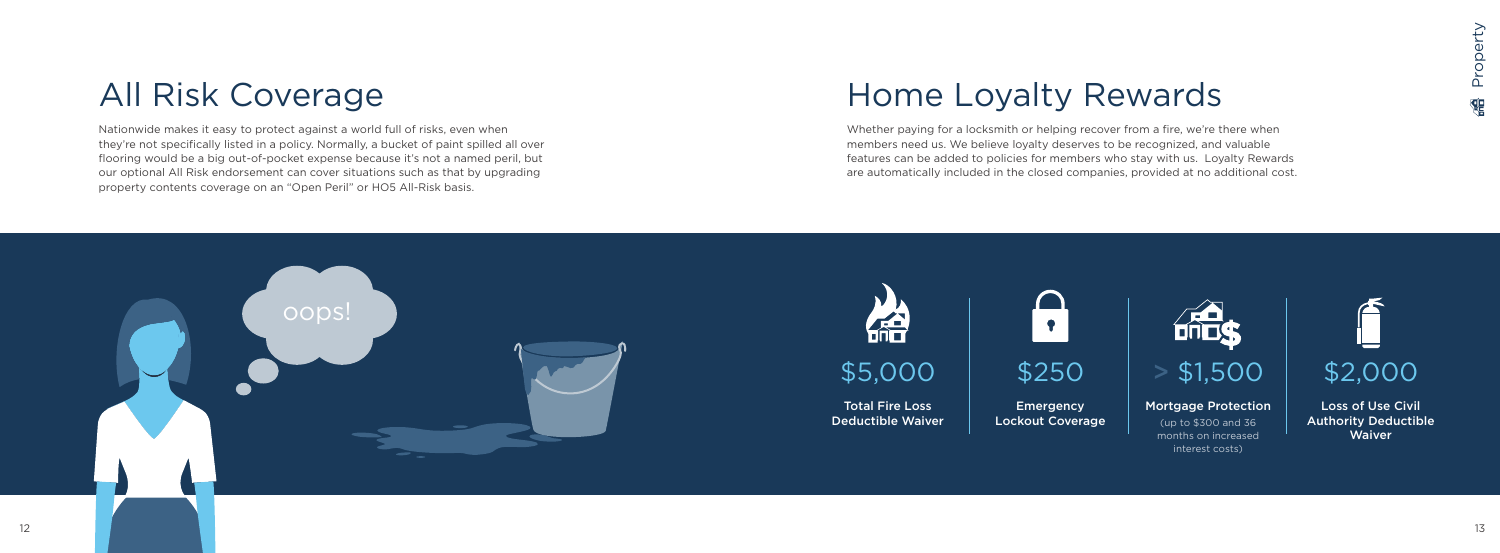# Protection Boost

Protection Boost is a new property endorsement that replaces the Premier Endorsement and gives customers the option to "boost" the coverage amounts for specific categories of property.

| <b>Policy</b>                                                  | <b>Covered</b><br><b>Perils</b>    | Theft jewelry/<br>watches                                      | Theft jewelry in<br>vault                                                                                                                                       | Theft firearms/<br>related equipment etc.                      | Theft silverware,                                              | <b>Personal property</b><br>at other residence              | <b>Cameras</b> | cards/forgery bank notes | Limit on credit Limit on money, Limit on | security/accts | Limit on trailers, Theft of business property<br>not watercraft | on premises off premises |         |
|----------------------------------------------------------------|------------------------------------|----------------------------------------------------------------|-----------------------------------------------------------------------------------------------------------------------------------------------------------------|----------------------------------------------------------------|----------------------------------------------------------------|-------------------------------------------------------------|----------------|--------------------------|------------------------------------------|----------------|-----------------------------------------------------------------|--------------------------|---------|
| <b>Base Policy,</b><br>Home, Tenant,<br>Condo                  | Named Perils                       | per item)                                                      | \$2,500 for loss by \$2,500 for loss by \$2,500 for loss by \$2,500 for loss by 10% of Coverage<br>theft (\$1,000 limit theft (\$1,000 limit theft<br>per item) |                                                                | theft                                                          | C or \$1,000,<br>whichever<br>is greater                    | \$2,500        | \$500                    | \$200                                    | \$2,500        | \$2,500                                                         | \$2,500                  | \$500   |
| <b>All Risk Special</b><br>Coverage Pers. All Risk<br>Property |                                    | <b>Adds misplacing</b><br>or losing                            | <b>Adds misplacing</b><br>or losing                                                                                                                             | Adds misplacing<br>or losing                                   | <b>Adds misplacing</b><br>or losing                            |                                                             |                |                          |                                          |                |                                                                 |                          |         |
| Protection<br><b>Boost</b>                                     | <b>Named Perils</b>                | \$10,000 for loss<br>by theft<br>limit per item)               | \$50,000<br>for loss by theft                                                                                                                                   | \$10,000<br>for loss by theft                                  | \$15,000<br>for loss by theft                                  | 30% of Coverage<br>C or \$1,000,<br>whichever<br>is greater | \$5,000        | \$10,000                 | \$1,000                                  | \$5,000        | \$5,000                                                         | \$10,000                 | \$1,000 |
| All Risk +<br><b>Boost</b>                                     | All Risk and<br><b>Named Peril</b> | \$10,000 for loss<br>by theft,<br>adds misplacing<br>or losing | \$50,000 for loss<br>by theft,<br>adds misplacing<br>or losing                                                                                                  | \$10,000 for loss<br>by theft,<br>adds misplacing<br>or losing | \$15,000 for loss<br>by theft,<br>adds misplacing<br>or losing | 30% of Coverage<br>C or \$1,000,<br>whichever<br>is greater | \$5,000        | \$10,000                 | \$1,000                                  | \$5,000        | \$5,000                                                         | \$10,000                 | \$1,000 |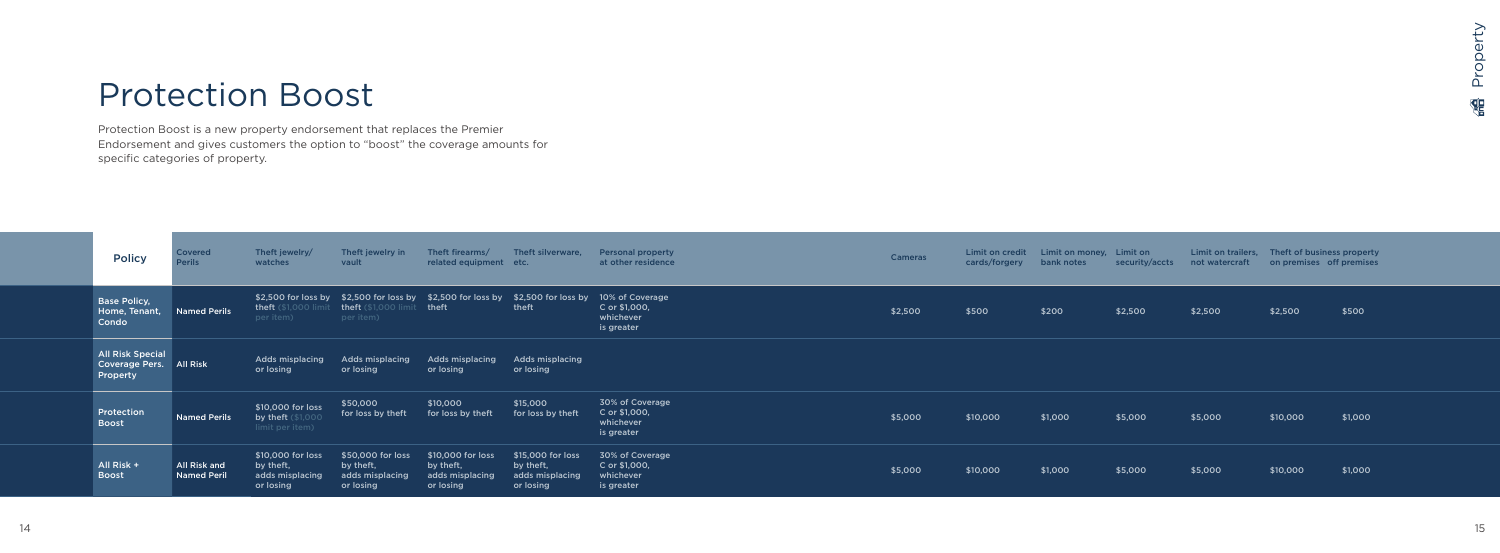Valuables Plus, formerly called Inland Marine, provides broad coverage for additional protection beyond the base homeowner policy for specifically defined personal property types such as jewelry. Scheduled Personal Property loss settlement options include Replacement Cost, Agreed Value, and Blanket coverage.







# Valuables Plus



a standard automobile

÷,

31% av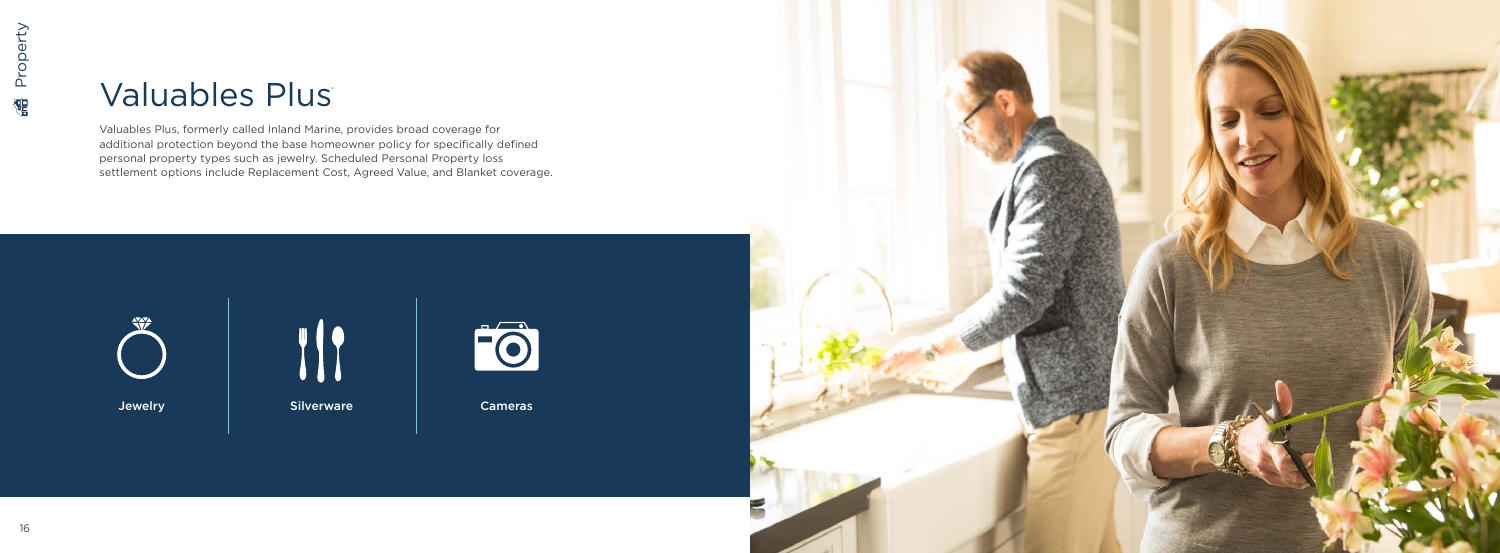# Additional Personal Lines Products

Our personal lines product portfolio goes beyond property and auto. The umbrella and powersports products we offer can help extend the relationship you've established with members.

### Powersports

We have a broad portfolio of powersports products such as boat, personal watercraft, motorcycle, scooter, RV. In addition to great coverage, we offer competitive rates with a host of available discounts.



### Umbrella

For customers who need an extra layer of protection, you can offer our umbrella coverage to give them a little more peace of mind.

# Going Digital

Spend less energy on service calls and get more time to grow relationships by going digital. Options such as paperless policy, member self-service and eSignature can deliver benefits to both you and Nationwide members.



### Self-service

Give customers the power of choice. Members can choose how and when they access and manage their policy.

### **\*** Paperless Policy Discount

Members can reduce mailbox clutter and receive a 5 percent discount by going digital with their policy.



 $\mathcal{O}/\hbar$ 

No more printing and postage cost. Documents can be signed electronically to save you time and money.







\* Not available in all states. Please check specific state guidelines for availability.